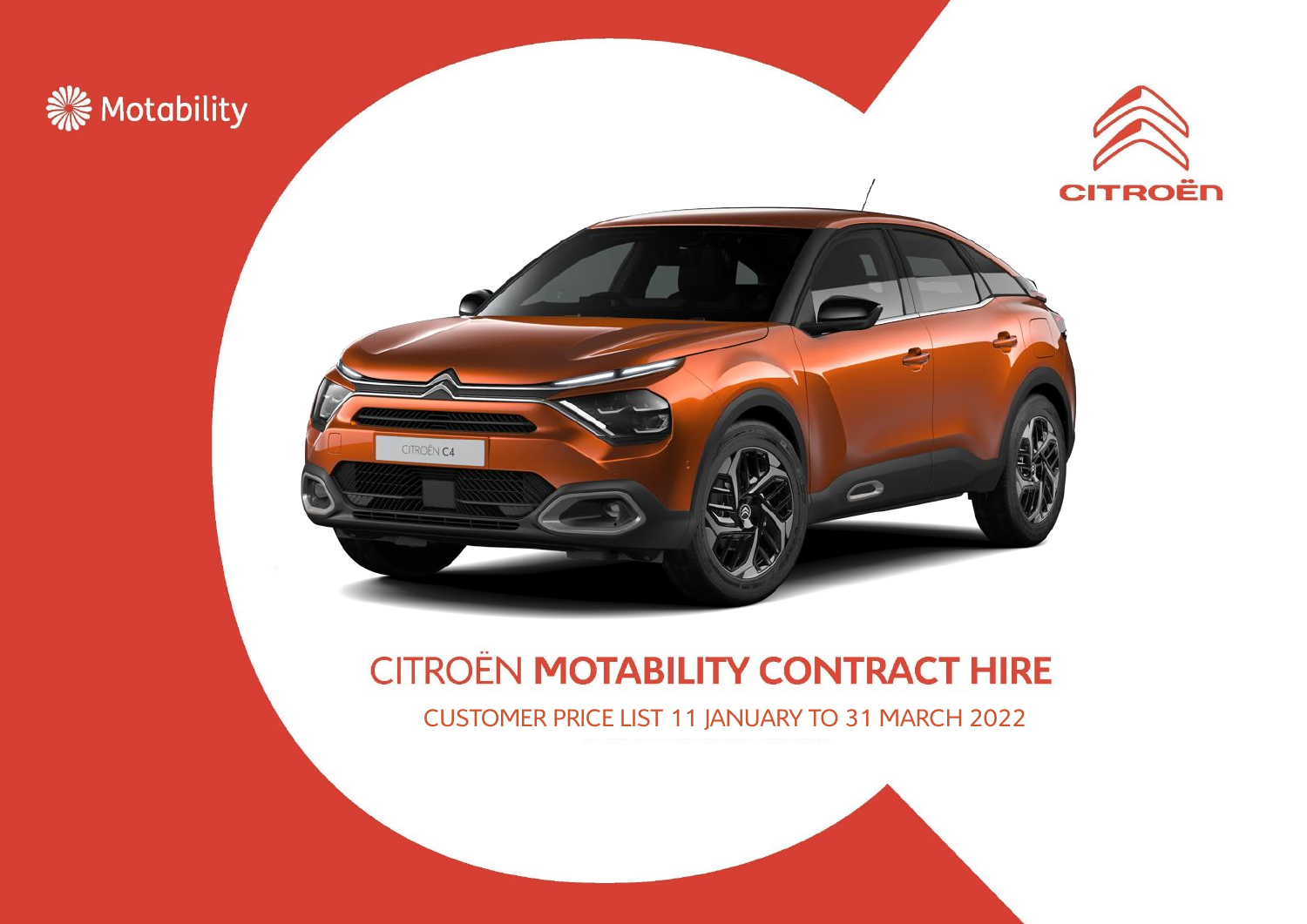## **Citroën C3**

|                                               |              | <b>CIVILIAN DISABLED</b> |                      | <b>WAR PENSIONER</b>   |                      |                        |
|-----------------------------------------------|--------------|--------------------------|----------------------|------------------------|----------------------|------------------------|
| Vehicles Available                            | Transmission | <b>Advance Payment</b>   | <b>Weekly Rental</b> | <b>Advance Payment</b> | <b>Weekly Rental</b> | <b>VIN TYPE NUMBER</b> |
| <b>PETROL</b>                                 |              |                          |                      |                        |                      |                        |
| C3 Shine Plus PureTech 83 S&S manual          | Manual       | £195.00                  | T/A                  | £0.00                  | £66.51               | 682089                 |
| C3 Shine Plus PureTech 110 S&S 6-speed manual | Manual       | £795.00                  | T/A                  | £91.00                 | £69.85               | 682088                 |
| C3 Shine Plus PureTech 110 S&S EAT6 automatic | Automatic    | £795.00                  | T/A                  | £91.00                 | £69.85               | 682087                 |
| <b>DIESEL</b>                                 |              |                          |                      |                        |                      |                        |
| C3 Shine Plus BlueHDi 100 S&S manual          | Manual       | £795.00                  | T/A                  | £91.00                 | £69.85               | 682086                 |

All information and prices correct at time of publication, but they are subject to change at any time without prior notice (which may occur as a result of, but not limited to, any changes in legislation and/or any changes brochures or contact your local Citroën dealer for the most up-to-date prices and specification details for all models.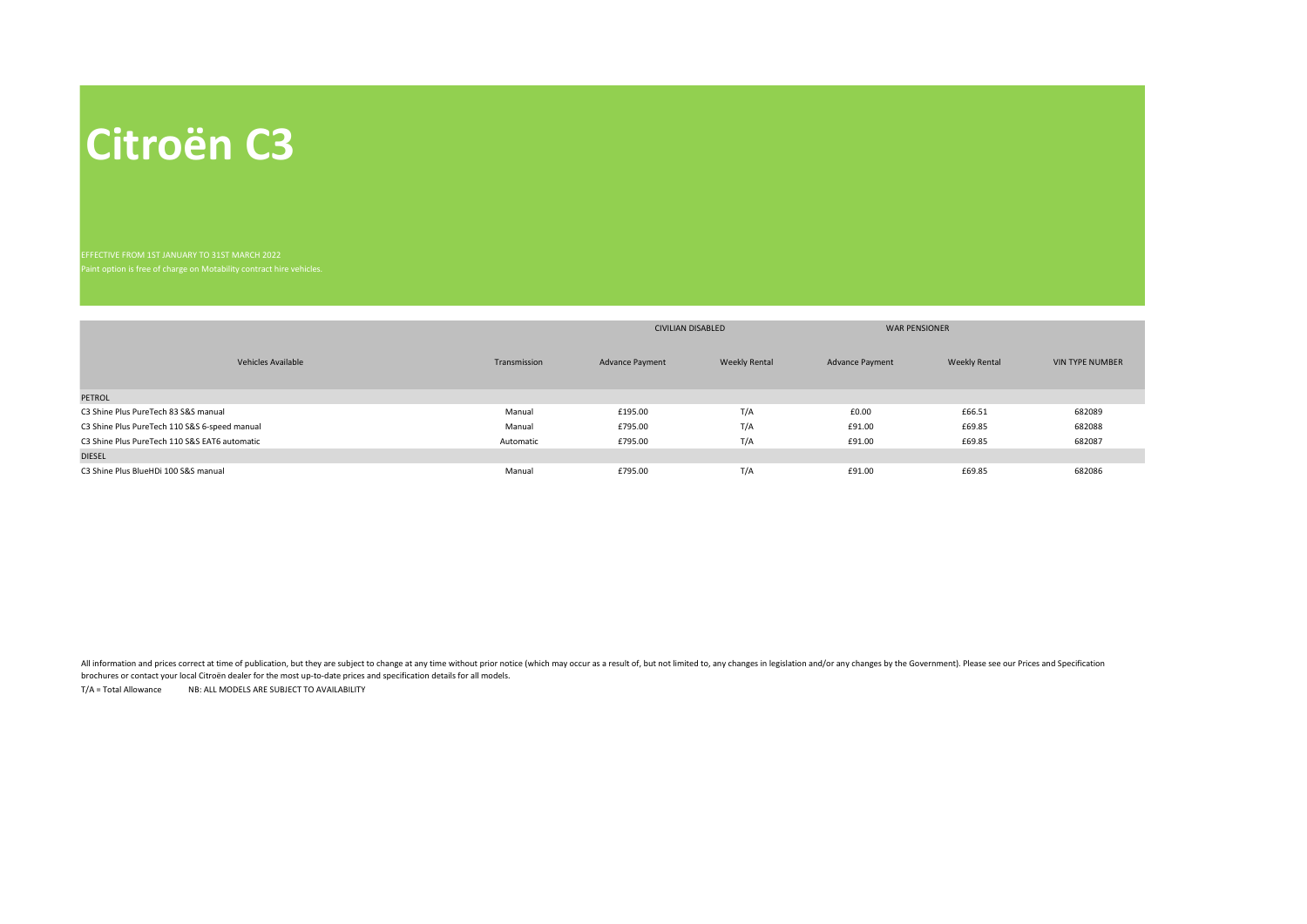#### **New C4 & New ë-C4**

|                                                   |              | <b>CIVILIAN DISABLED</b> |                      | <b>WAR PENSIONER</b>   |                      |                        |  |
|---------------------------------------------------|--------------|--------------------------|----------------------|------------------------|----------------------|------------------------|--|
| Vehicles Available                                | Transmission | <b>Advance Payment</b>   | <b>Weekly Rental</b> | <b>Advance Payment</b> | <b>Weekly Rental</b> | <b>VIN TYPE NUMBER</b> |  |
| <b>ELECTRIC</b>                                   |              |                          |                      |                        |                      |                        |  |
| New ë-C4 Shine Plus 100kW Electric Vehicle        | Automatic    | £995.00                  | T/A                  | £291.00                | £69.85               | 682381                 |  |
| <b>PETROL</b>                                     |              |                          |                      |                        |                      |                        |  |
| New C4 Sense Plus PureTech 130 S&S 6-speed manual | Manual       | £195.00                  | T/A                  | £0.00                  | £66.51               | 682391                 |  |
| New C4 Sense Plus PureTech 130 S&S EAT8 automatic | Automatic    | £695.00                  | T/A                  | £83.00                 | £69.25               | 682390                 |  |
| New C4 Shine PureTech 130 S&S 6-speed manual      | Manual       | £295.00                  | T/A                  | £0.00                  | £67.17               | 682388                 |  |
| New C4 Shine PureTech 130 S&S EAT8 automatic      | Automatic    | £995.00                  | T/A                  | £291.00                | £69.85               | 682387                 |  |
| New C4 Shine Plus PureTech 130 S&S EAT8 automatic | Automatic    | £895.00                  | T/A                  | £191.00                | £69.85               | 682385                 |  |
| New C4 Shine Plus PureTech 155 S&S EAT8 automatic | Automatic    | £1,295.00                | T/A                  | £139.00                | T/A                  | 680148                 |  |
| <b>DIESEL</b>                                     |              |                          |                      |                        |                      |                        |  |
| New C4 Sense Plus BlueHDi 110 S&S 6-speed manual  | Manual       | £795.00                  | T/A                  | £91.00                 | £69.85               | 680145                 |  |
| New C4 Shine BlueHDi 110 S&S 6-speed manual       | Manual       | £895.00                  | T/A                  | £191.00                | £69.85               | 680144                 |  |
| New C4 Shine BlueHDi 130 S&S EAT8 automatic       | Automatic    | £1,395.00                | T/A                  | £239.00                | T/A                  | 682386                 |  |
| New C4 Shine Plus BlueHDi 130 S&S EAT8 automatic  | Manual       | £1,995.00                | T/A                  | £839.00                | T/A                  | 682384                 |  |

All information and prices correct at time of publication, but they are subject to change at any time without prior notice (which may occur as a result of, but not limited to, any changes in legislation and/or any changes brochures or contact your local Citroën dealer for the most up-to-date prices and specification details for all models.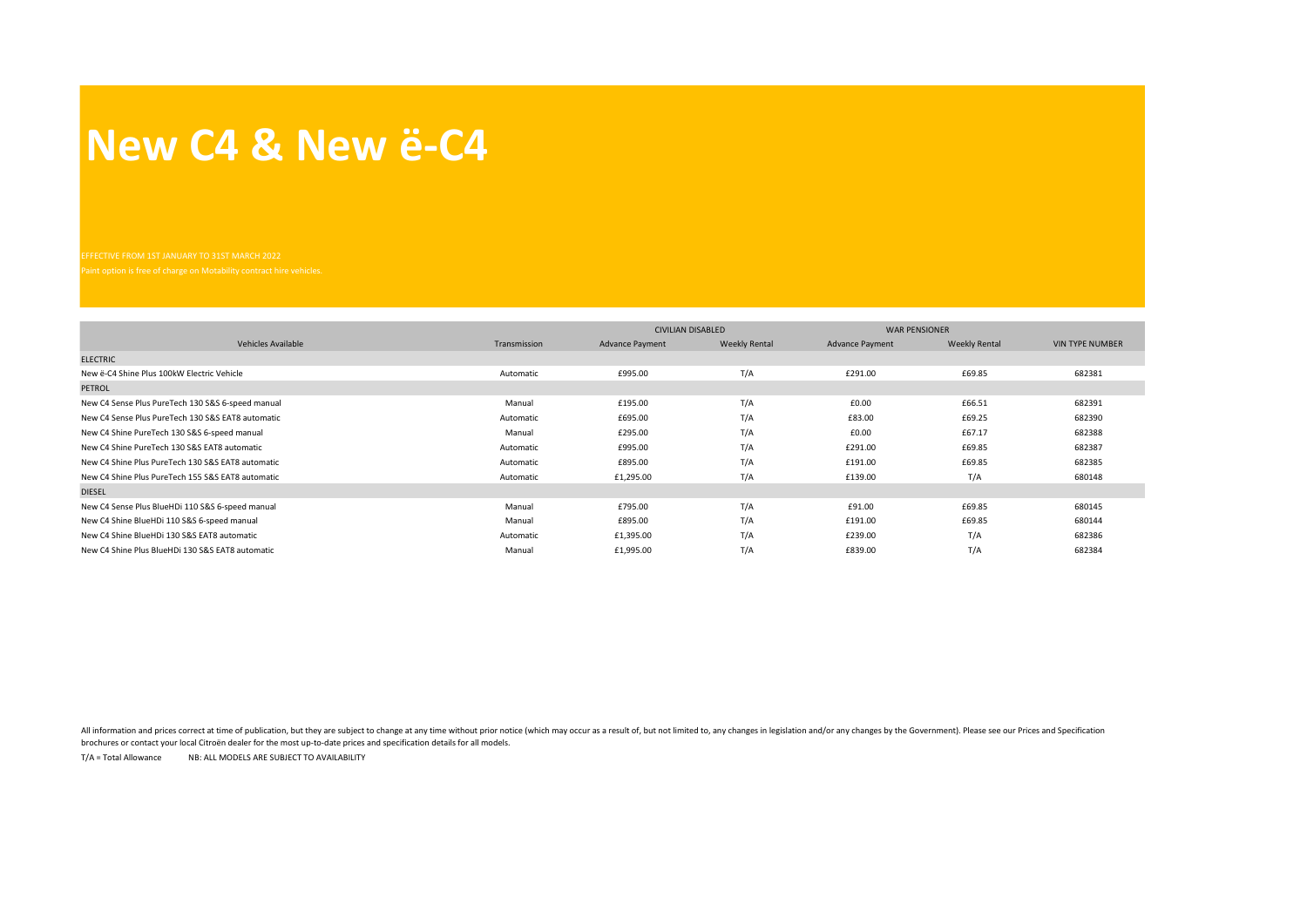# **Citroën ë-Berlingo M (5 Seats) & XL (7 Seats)**

EFFECTIVE FROM 11TH JANUARY TO 31ST MARCH 2022

|                                                   |              | <b>CIVILIAN DISABLED</b> |                      | <b>WAR PENSIONER</b>   |                      |                        |
|---------------------------------------------------|--------------|--------------------------|----------------------|------------------------|----------------------|------------------------|
| Vehicles Available                                | Transmission | <b>Advance Payment</b>   | <b>Weekly Rental</b> | <b>Advance Payment</b> | <b>Weekly Rental</b> | <b>VIN TYPE NUMBER</b> |
| <b>ELECTRIC</b>                                   |              |                          |                      |                        |                      |                        |
| New ë-Berlingo M Flair XTR 100kW Electric Vehicle | Automatic    | £1,495.00                | T/A                  | £339.00                | T/A                  | 678465                 |
| New ë-Berlingo XL Feel 100kW Electric Vehicle     | Manual       | £1,495.00                | T/A                  | £339.00                | T/A                  | 678464                 |

All information and prices correct at time of publication, but they are subject to change at any time without prior notice (which may occur as a result of, but not limited to, any changes in legislation and/or any changes brochures or contact your local Citroën dealer for the most up-to-date prices and specification details for all models.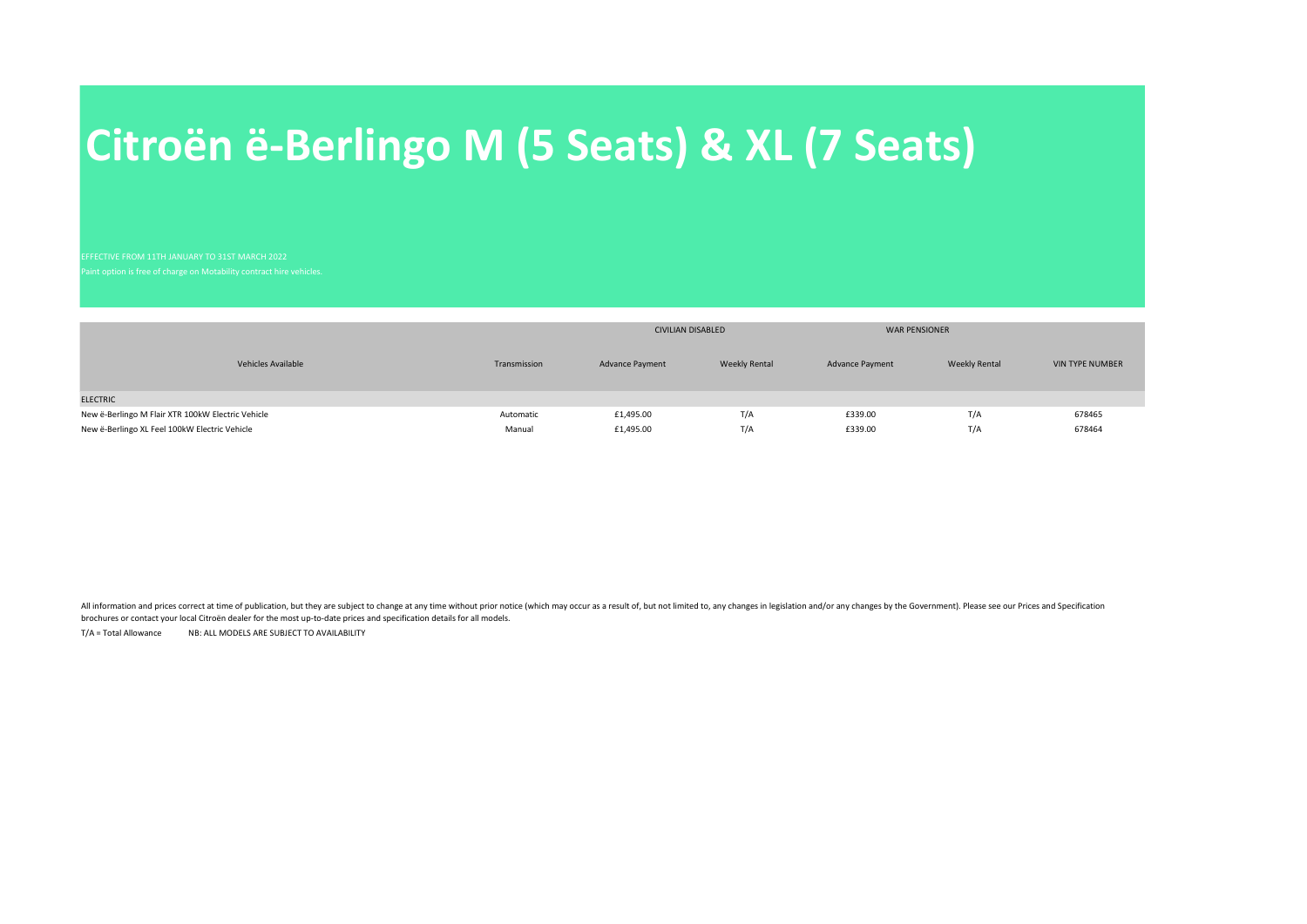# **Citroën Grand C4 SpaceTourer (7 Seats)**

#### EFFECTIVE FROM 1ST JANUARY TO 31ST MARCH 2022

Paint option is free of charge on Motability contract hire vehicles.

|                                                            |              | <b>CIVILIAN DISABLED</b> |                      | <b>WAR PENSIONER</b>   |                      |                        |
|------------------------------------------------------------|--------------|--------------------------|----------------------|------------------------|----------------------|------------------------|
| <b>Vehicles Available</b>                                  | Transmission | <b>Advance Payment</b>   | <b>Weekly Rental</b> | <b>Advance Payment</b> | <b>Weekly Rental</b> | <b>VIN TYPE NUMBER</b> |
| <b>PETROL</b>                                              |              |                          |                      |                        |                      |                        |
| Grand C4 SpaceTourer Sense PureTech 130 S&S 6-speed manual | Manual       | £1,695.00                | T/A                  | £539.00                | T/A                  | 682037                 |
| Grand C4 SpaceTourer Sense PureTech 130 S&S EAT8 Auto      | Automatic    | £2,995.00                | T/A                  | £1,839.00              | T/A                  | 682036                 |
| Grand C4 SpaceTourer Shine PureTech 130 S&S 6-speed manual | Manual       | £2,395.00                | T/A                  | £1,239.00              | T/A                  | 682033                 |
| Grand C4 SpaceTourer Shine PureTech 130 S&S EAT8 Auto      | Automatic    | £3,295.00                | T/A                  | £2,139.00              | T/A                  | 682031                 |
| <b>DIESEL</b>                                              |              |                          |                      |                        |                      |                        |
| Grand C4 SpaceTourer Sense BlueHDi 130 S&S 6-speed manual  | Manual       | £2,295.00                | T/A                  | £1,139.00              | T/A                  | 681943                 |
| Grand C4 SpaceTourer Shine BlueHDi 130 S&S 6-speed manual  | Manual       | £2,495.00                | T/A                  | £1,339.00              | T/A                  | 681941                 |
| Grand C4 SpaceTourer Shine BlueHDi 130 S&S EAT8 Auto       | Automatic    | £3,595.00                | T/A                  | £2,439.00              | T/A                  | 681940                 |

All information and prices correct at time of publication, but they are subject to change at any time without prior notice (which may occur as a result of, but not limited to, any changes in legislation and/or any changes brochures or contact your local Citroën dealer for the most up-to-date prices and specification details for all models.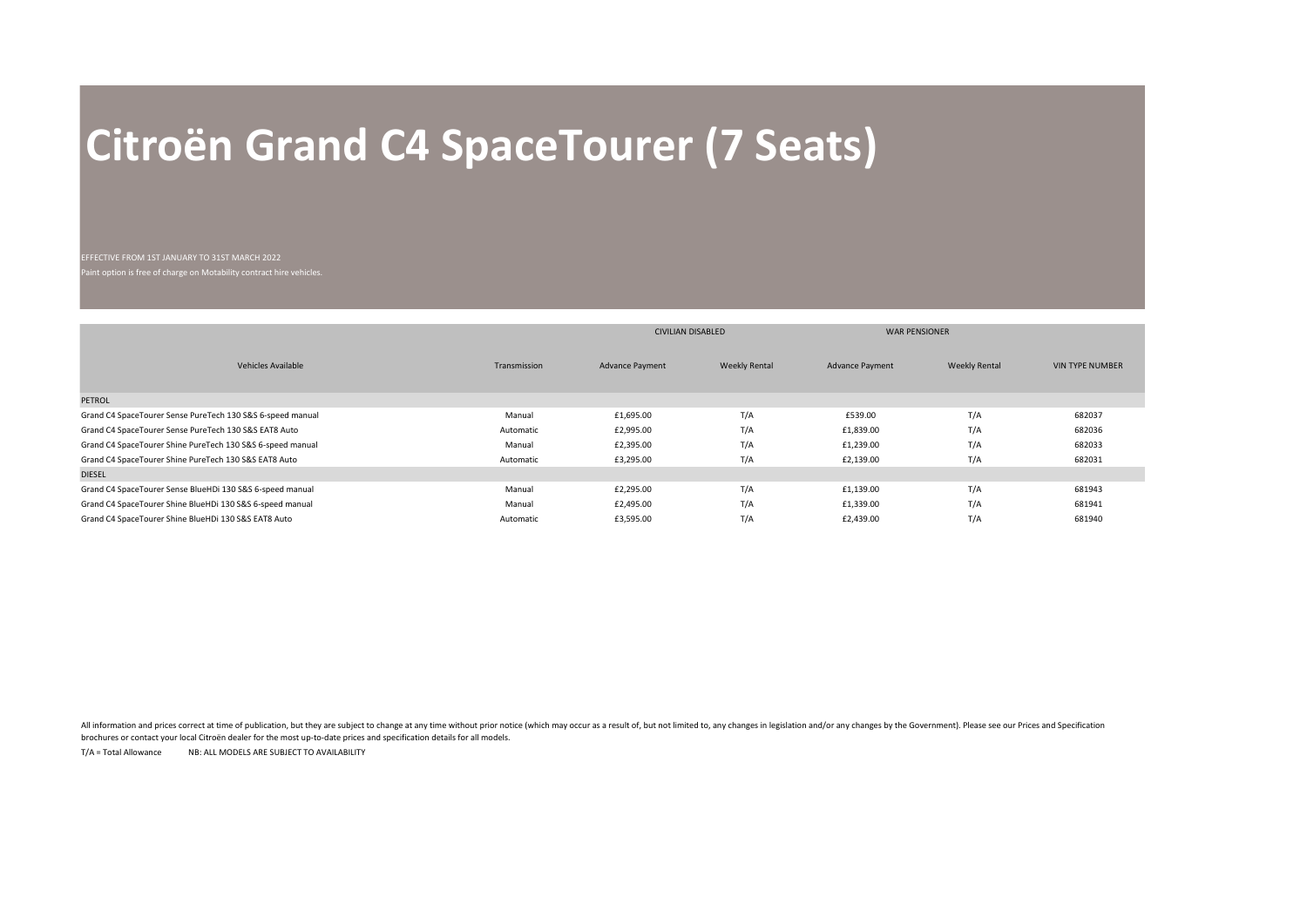# **Citroën ë-SpaceTourer (8 Seats)**

EFFECTIVE FROM 11TH JANUARY TO 31ST MARCH 2022

|                                                  |              |                        | <b>CIVILIAN DISABLED</b> |                        | <b>WAR PENSIONER</b> |                        |
|--------------------------------------------------|--------------|------------------------|--------------------------|------------------------|----------------------|------------------------|
| <b>Vehicles Available</b>                        | Transmission | <b>Advance Payment</b> | <b>Weekly Rental</b>     | <b>Advance Payment</b> | <b>Weekly Rental</b> | <b>VIN TYPE NUMBER</b> |
| <b>ELECTRIC</b>                                  |              |                        |                          |                        |                      |                        |
| eSpaceTourer Business Edition Electric 50KWh 136 | Automatic    | £5,895.00              | T/A                      | £4,739.00              | T/A                  | 678110                 |

All information and prices correct at time of publication, but they are subject to change at any time without prior notice (which may occur as a result of, but not limited to, any changes in legislation and/or any changes brochures or contact your local Citroën dealer for the most up-to-date prices and specification details for all models.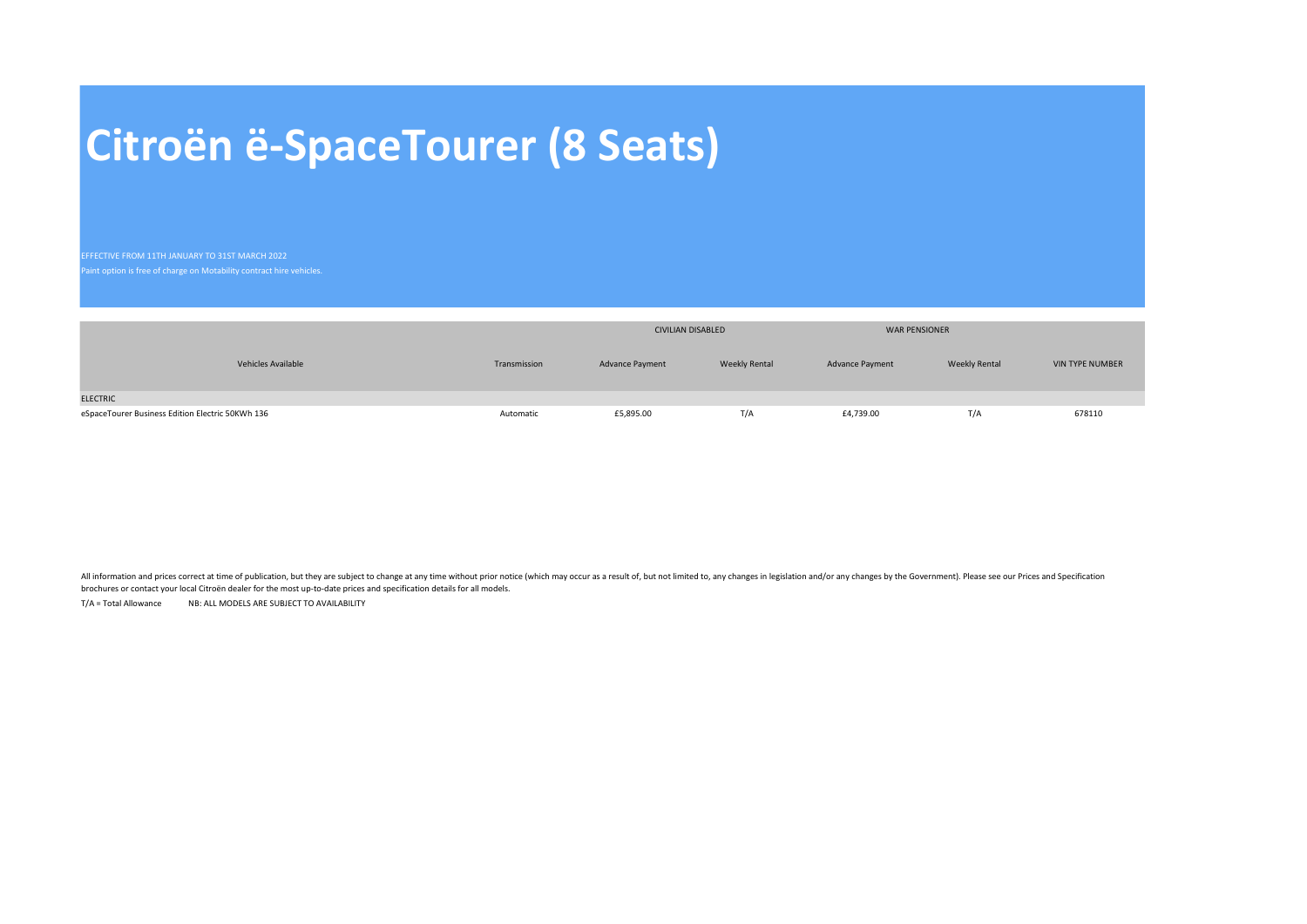## **Citroën New C3 Aircross**

|                                                        |              | <b>CIVILIAN DISABLED</b> |                      | <b>WAR PENSIONER</b>   |                      |                        |
|--------------------------------------------------------|--------------|--------------------------|----------------------|------------------------|----------------------|------------------------|
| <b>Vehicles Available</b>                              | Transmission | <b>Advance Payment</b>   | <b>Weekly Rental</b> | <b>Advance Payment</b> | <b>Weekly Rental</b> | <b>VIN TYPE NUMBER</b> |
| <b>PETROL</b>                                          |              |                          |                      |                        |                      |                        |
| C3 Aircross Shine PureTech 110 S&S 6-speed manual      | Manual       | £395.00                  | T/A                  | £0.00                  | £67.82               | 680403                 |
| C3 Aircross Shine PureTech 130 S&S EAT6 Auto           | Automatic    | £795.00                  | T/A                  | £91.00                 | £69.85               | 680402                 |
| C3 Aircross Shine Plus PureTech 110 S&S 6-speed manual | Manual       | £795.00                  | T/A                  | £91.00                 | £69.85               | 680400                 |
| C3 Aircross Shine Plus PureTech 130 S&S EAT6 Auto      | Automatic    | £895.00                  | T/A                  | £191.00                | £69.85               | 680399                 |
| <b>DIESEL</b>                                          |              |                          |                      |                        |                      |                        |
| C3 Aircross Shine BlueHDi 110 S&S 6-speed manual       | Manual       | £895.00                  | T/A                  | £191.00                | £69.85               | 680401                 |
| C3 Aircross Shine Plus BlueHDi 110 S&S 6-speed manual  | Manual       | £995.00                  | T/A                  | £291.00                | £69.85               | 680398                 |

All information and prices correct at time of publication, but they are subject to change at any time without prior notice (which may occur as a result of, but not limited to, any changes in legislation and/or any changes brochures or contact your local Citroën dealer for the most up-to-date prices and specification details for all models.